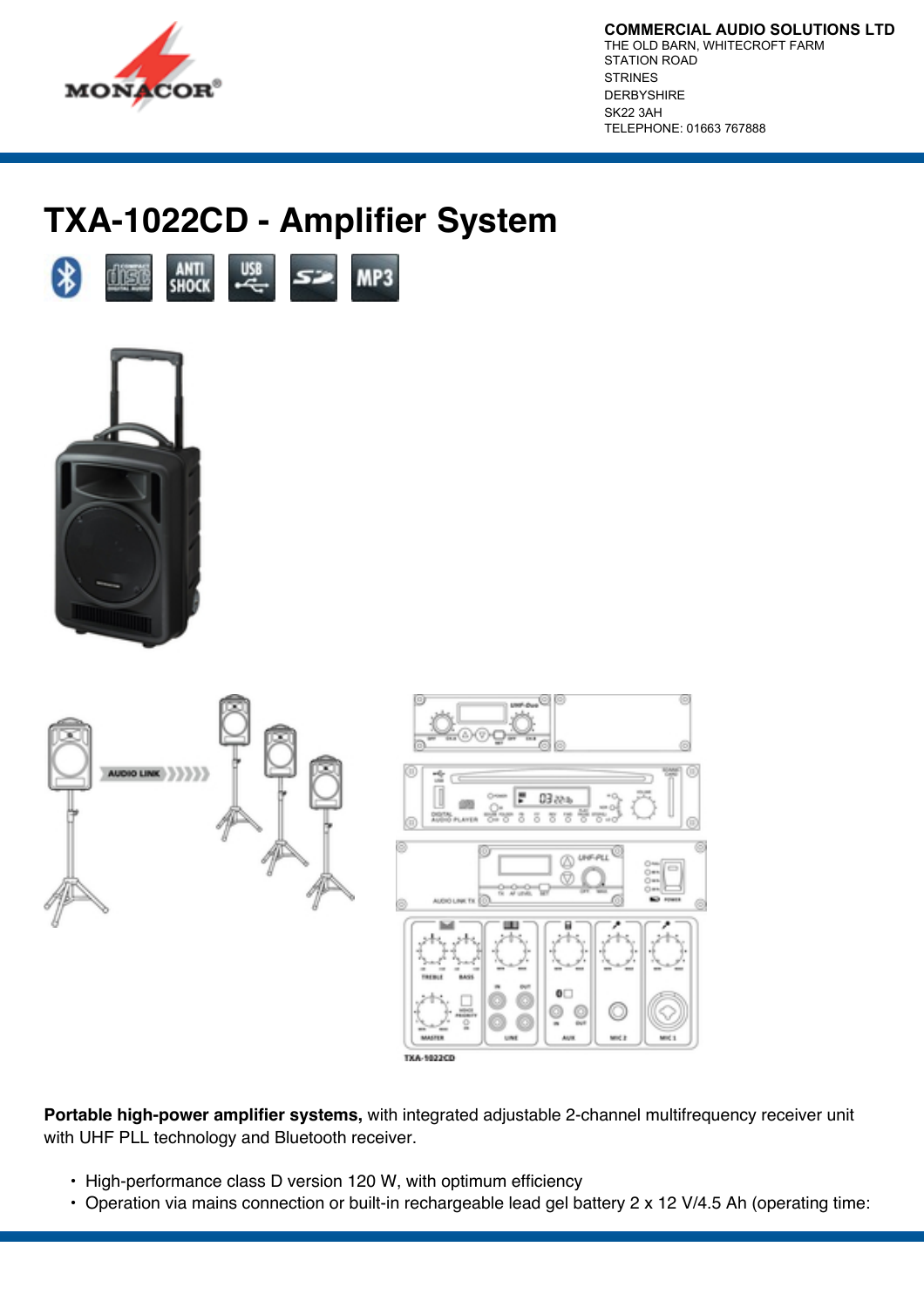

**COMMERCIAL AUDIO SOLUTIONS LTD** THE OLD BARN, WHITECROFT FARM STATION ROAD STRINES DERBYSHIRE SK22 3AH TELEPHONE: 01663 767888

up to 4 hours), integrated automatic battery charging with charging status indication, deep discharge protection

- For mobile applications, e.g. sales events, lectures
- 2 x 16 selectable UHF frequencies (863.1-864.9 MHz) with diversity system
- 2-way speaker system of high power capability with a 25 cm (10") bass speaker
- 1 microphone input via comb. jack (XLR/6.3 mm), 1 microphone input (6.3 mm jack), 1 stereo line input (RCA), 1 aux input (3.5 mm jack), each input can be adjusted
- Common master control, 2-way tone control
- 1 stereo line output (RCA), 1 aux output (3.5 mm jack)
- Switchable microphone priority circuit
- Due to an extractable telescopic handle and 2 castors, the amplifier system can easily be pulled like a trolley
- Stand sleeve

#### **Licence-free in the EU. TXA-1020:**

• Amplifier system with 2-channel wireless receiver

### **TXA-1020USB:**

- Amplifier system with 2-channel wireless receiver
- MP3 player with SD card reader and USB interface
- Supplied with remote control for the MP3 player

### **TXA-1022CD:**

- Amplifier system with 2-channel wireless receiver
- CD player with anti-shock system, MP3 reproduction and slot-in mechanism, pitch control function
- SD card reader, USB interface
- 1 wireless transmitter for wireless audio link operation of several TXA-1020 systems
- Supplied with remote control for the CD player

Matching microphone transmitters or pocket transmitters, e.g. TXA-800HSE, TXA-800HT or the multifrequency transmitter module TXA-1020MT are avaiable at option.**Audio link operation:** The integrated wireless transmitter of the TXA-1022CD transmits audio signals to one or several TXA-1020 systems. Ideally suited for larger indoor PA applications where a consistent sound radiation is required.